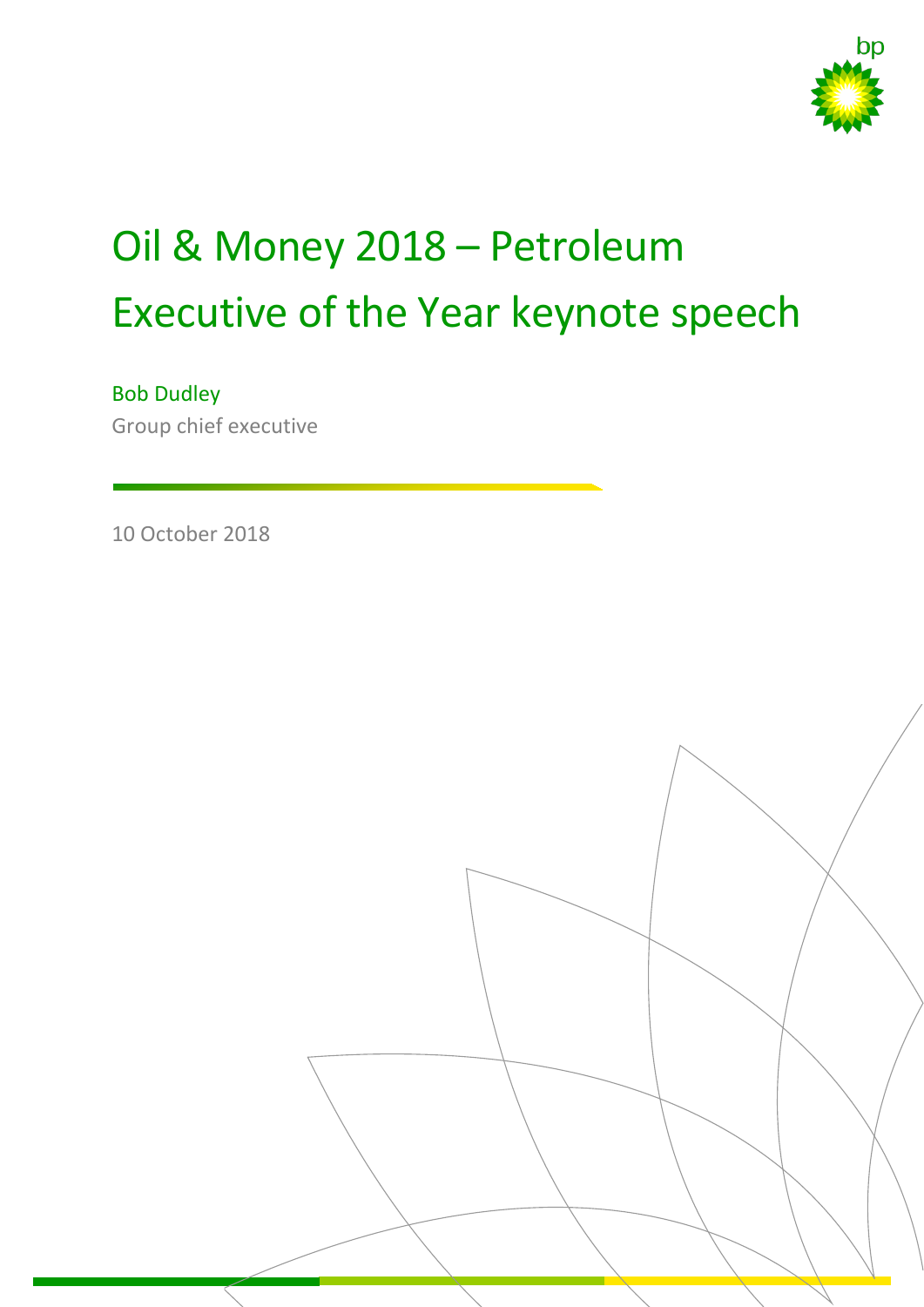Good morning everyone and thank you for that kind introduction.

By coincidence, I started working in oil and gas the same year as the first Oil and Money conference. That was 1979 – nearly 40 years ago – so we've both been at it quite a while now.

It's great to come here each year and see a lot of familiar faces – including many previous recipients of this award.

I'm very honoured to join them.

Thank you Energy Intelligence for this humbling recognition.

Looking back to 1979, we've certainly come a long way.

The fear used to be peak oil supply – when would we run out? How would the world cope when that happened?

People are now more concerned about peak oil demand, the pace of the energy transition and the pressing need to bring carbon emissions down.

That's going to require dramatic changes for society and our industry, as was made even clearer this week in the latest report from Intergovernmental Panel on Climate Change.

They're now calling for emissions to be nearly halved by 2030 – around a decade earlier than the IEA's Sustainable Development Scenario. By whatever timeline, we recognise the need for urgency on emissions. At the same time we also recognise global energy demand could rise by a third.

That's the dual challenge: providing much more energy, while dramatically reducing emissions.

#### Fork in the road

As we confront that challenge, I think we are standing at a fork in the road, and we need to decide which way to go.

That's what I want to talk with you about today.

We could go the way of people who want to drive a wedge between the energy industry and investors – between oil and money, if you like.

They push for potentially confusing disclosures, raise the spectre of a systemic risk to the financial system from stranded assets and campaign for divestment. All in an effort to squeeze oil and gas out of the fuel mix. They are driven by good intentions, but my concern is that their suggested recommendations could lead to bad outcomes, particularly for some of the most vulnerable people in the world.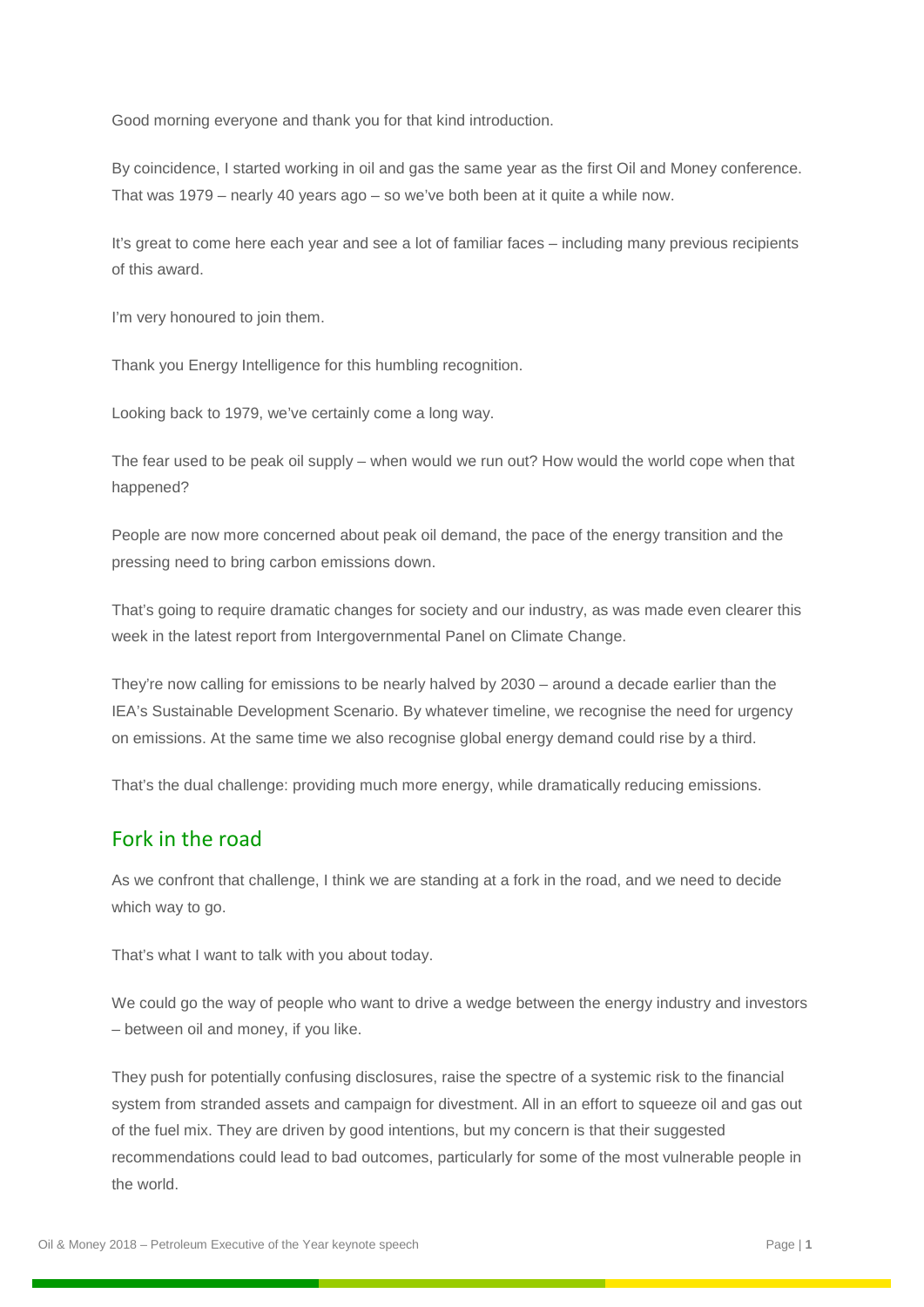Or we could take a different, more innovative and collaborative path. One that recognises many fuels must play a part in meeting the dual challenge – albeit made much cleaner, better and kinder to the planet.

As I said on this stage last year, a race to renewables is not enough to meet the Paris goals on its own. Instead we must be in a race to lower emissions by all means possible.

Faced with that stark choice, you can probably guess which path I think we should take.

We must pursue the second one – where energy providers, investors, governments, NGOs and everyday citizens are all working together to advance a low carbon future.

But let me start by examining what I see as the consequences of the divestment path.

## Debunking divestment

The first problem is it ignores the continuing contribution needed from oil and gas in this low carbon energy transition.

Renewables are growing at a remarkable rate – faster than any fuel in history – with optimistic projections, including our own, suggesting they could supply around a third of the energy mix by around 2040.

But we still need to meet the remaining two-thirds of demand – and oil and gas have a crucial role to play. They can do that and be consistent with the Paris goals – so long as carbon capture usage and storage is deployed widely, especially in the power sector.

Our BP Energy Outlook suggests a projection of 40% oil and gas in 2040.

A similar International Energy Agency scenario puts the figure at almost 50%.

In the models for a scenario meeting the Paris goals, growth in renewables will meet rising demand for energy.

But BP economists estimate that many trillions of dollars of investment in oil and gas will still be required to counter the substantial decline rates of existing fields.

Critics speculate that the assets of the International Oil Companies would have to be written off at scale – if the energy transition happens faster, or differently than those models anticipate – harming individual investors and the wider economy.

I think those concerns are overstated and to explain why, I think it's worth considering our recent history.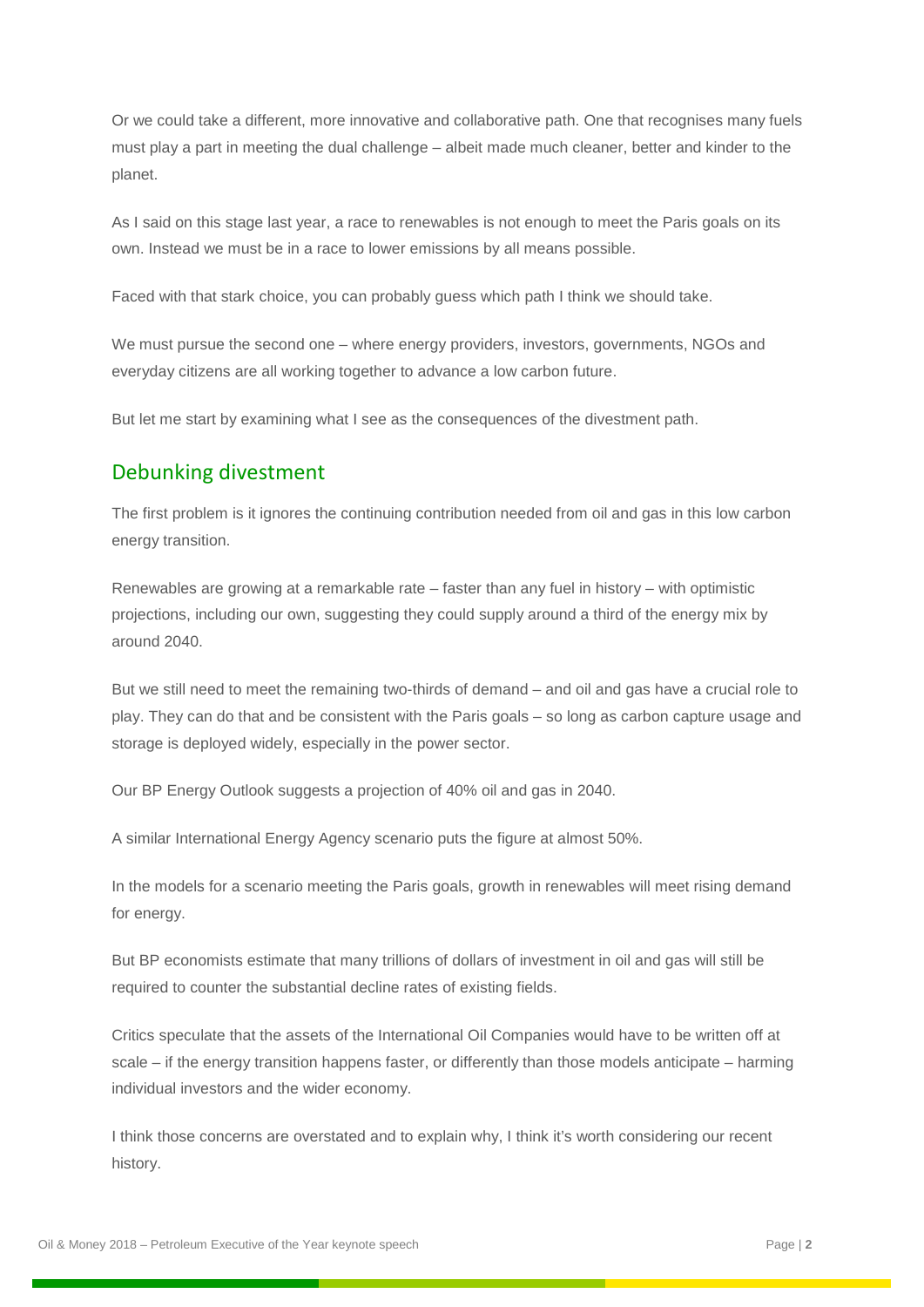Around \$2 trillion of value was wiped off the oil and gas industry's books in the first six months after oil prices collapsed in 2014.

This caused significant pain and difficulties for many parts of our industry.

Here in the UK, 60,000 jobs were lost in 2016 alone. Those are real people suffering real consequences.

But in terms of the global economy and financial stability, the oil price collapse had a limited impact.

Yes, oil and gas sector valuations dipped and some individual companies took a real hit.

But as a broader industry, we emerged leaner, more disciplined and ultimately stronger. In fact, we're now even better positioned to weather a future downturn than we were previously.

As far as the risks from investment decisions go, I believe the more serious systemic risk comes from underinvestment in oil and gas exploration and production – not overinvestment.

Suppose \$2 trillion less were invested than actually required to meet demand. The impact of such underinvestment on financial stability could be much more far-reaching.

Oil and gas supply would be constrained and prices would likely rise, slowing global economic growth, with knock-on effects across other sectors. This could have serious consequences for both financial stability and economic prosperity more generally.

I would also contend that there'll always be someone willing to produce that energy. If not us, then perhaps others less focussed on the energy transition.

Now having said we need to continue investing in oil and gas – it is important to note that we certainly don't plan to develop it all.

The world currently sits on top of at least 5 trillion boe of technically recoverable oil and gas resources.

That's more than the world will likely ever need – and without CCUS, it's far more than would be consistent with the Paris goals.

But even in a scenario consistent with Paris, where the percentage of oil and gas in the fuel mix is lower than today, the world will still need substantial amounts of oil and gas in absolute terms: perhaps around 10% fewer barrels of oil in 2040 than today and the same levels or a little higher of natural gas.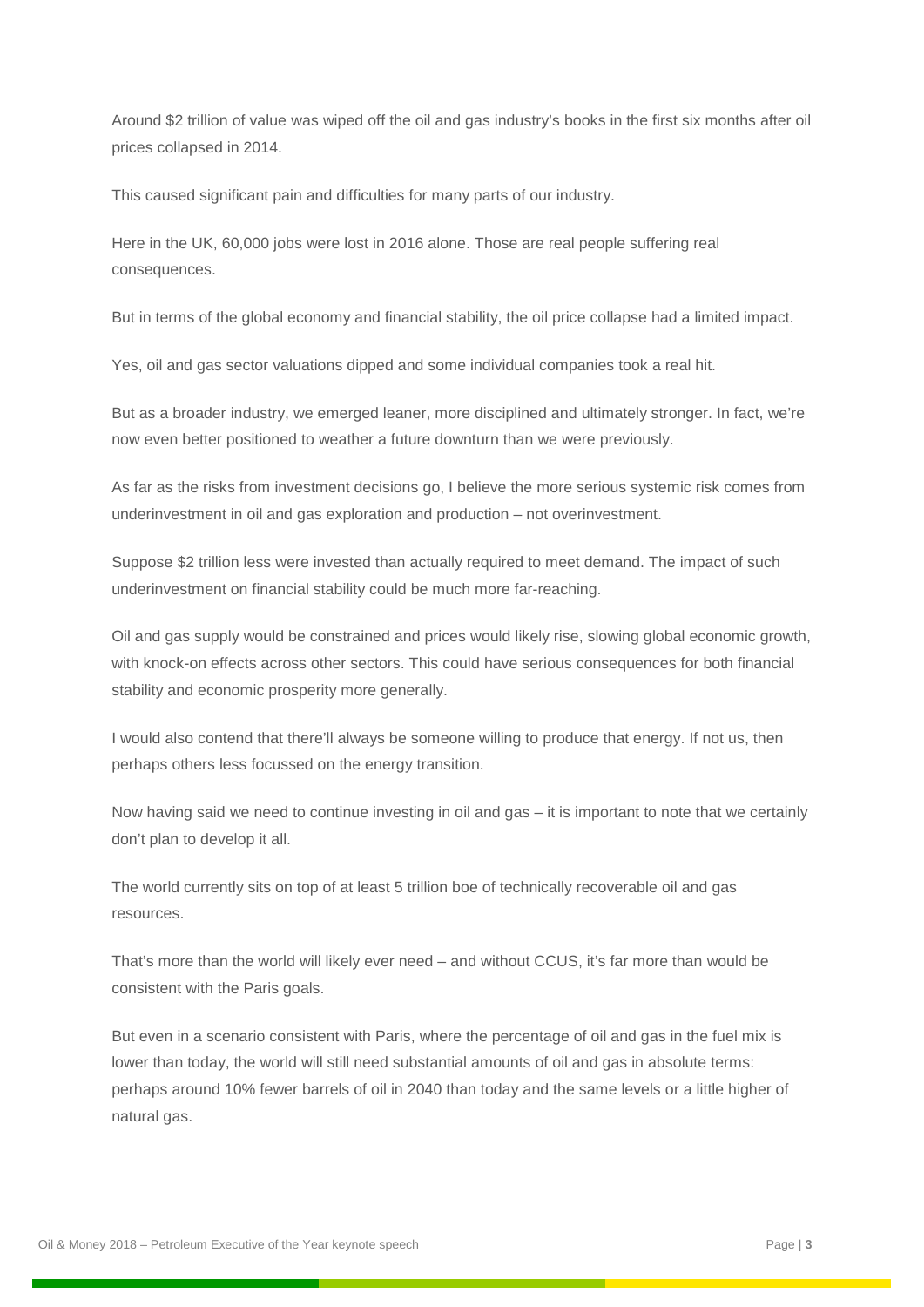In that competitive environment, the winning barrels will be the most economic to produce, the least risky to bring to market, and the cleanest from an emissions standpoint – what we call 'advantaged oil and gas' in BP.

So we need to continue investing – not to find and produce as much as we can – but to access the most advantaged new barrels that will be needed to make up for declines.

## Stranded assets

If we progress a little further down the divestment path, there's another stumbling block – the socalled 'stranded assets' argument.

But this misunderstands the way our industry operates.

The supermajors' balance sheets together have around one trillion dollars of capital employed right now, and in any one year we invest about 10% of that, or around \$100bn.

So, very roughly speaking, there's enough flexibility in our portfolios to reshape our businesses and balance sheets in around a decade, providing flexibility and resilience for the future.

Even though we expect and hope the pace of the transition will pick up, and it certainly needs to it's likely that it will be measured in decades rather than years.

That leaves time for us to anticipate changing trends and adjust our portfolios accordingly, including with many new forms of energy – just as we are doing right now.

### Scenario-planning

There's another argument along the divestment road that doesn't hold, and it relates to calls for increasingly unhelpful scenario-planning and disclosure.

We believe in smart scenario planning and reasonable disclosures. After all, our license to operate depends on the trust of society, governments and investors.

And trust is built on a high degree of transparency.

That's why our strategy already considers – and we disclose – a range of plausible scenarios, including a pathway consistent with 2 degrees, about how the energy landscape might change and how markets could react, with different assumptions about policy, technology and consumer behaviour.

But what concerns me is the expectation that we should undertake a different kind of scenario analysis that tries to predict and disclose precise potential financial impacts on our business.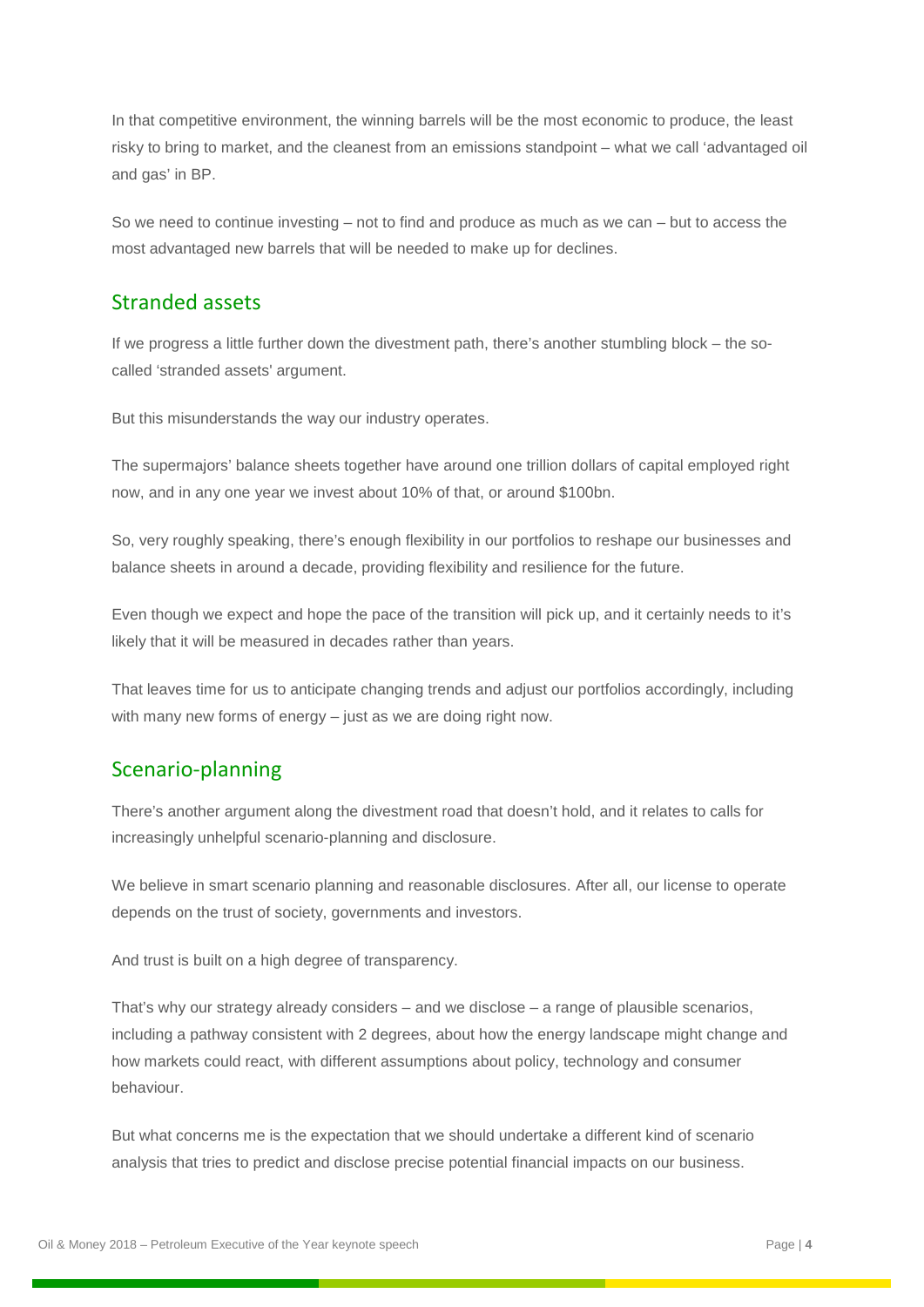To my mind, that sort of analysis needs to assume a particular future portfolio, or energy prices decades from now – which none of us is in a position to do.

So you have to ask, is this kind of scenario testing even feasible?

Could we disclose the results without releasing commercially confidential information?

And, crucially, is it even useful for investors?

I think the answer to each of these questions is no. While you may get precise results, they will almost certainly be inaccurate – just plain wrong – and actually confuse investors about the future. Not to mention, impair our ability to adjust to it.

#### A better way

So the case for that first divestment path doesn't withstand scrutiny. And more significantly, it focuses only on the emissions half of the dual challenge and not on how we provide billions of people with more energy of all kinds.

Let's consider what happens if we take the other path of innovation and collaboration.

And let me be clear, this is not a call for business as usual.

It requires significant and rapid disruption to our industry.

We all recognise that the energy mix has to evolve quickly – and we're investing accordingly.

All of us know we have to help renewables push coal out of the power sector.

That's why we're all investing in all kinds of renewable energy: solar, wind, bioenergy, battery technology, and enabling electrification of vehicles.

It's also why we're investing in natural gas – it emits half the carbon emissions of coal in power and is the perfect partner for intermittent renewables.

And we're collaborating in ways that were unthinkable when I joined the industry.

Take the Oil and Gas Climate Initiative, a partnership of 13 companies representing 30% of the world's oil and gas production. Through the OGCI we're working to develop CCUS so that oil and gas can play their full part in the energy transition.

And OGCI members recently set a 0.2% methane intensity ambition – an industry first – to help gas reach its potential.